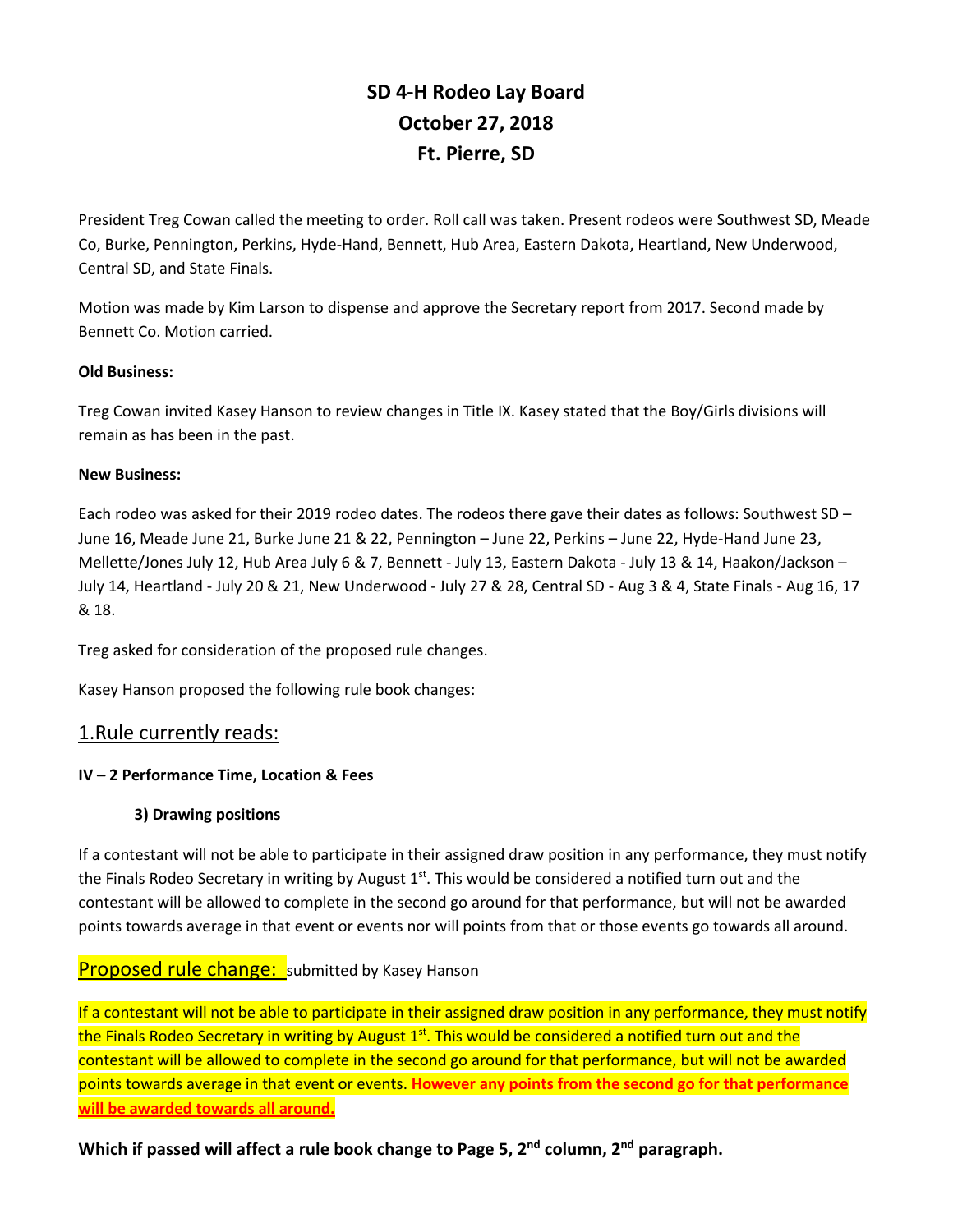# Currently reads:

For a contestant to be eligible to receive an average award or receive average points towards an all around title, the contestant must participate in both go-rounds of that event and be present to receive the award at the State Finals Rodeo, unless excused because of personal injury, sickness, or injury to the contestant's horse.

# Rulebook change:

For a contestant to be eligible to receive an average award or receive average points towards an all around title the contestant must participate in both go-rounds of that event and be present to receive the award at the State Finals Rodeo, unless excused because of personal injury, sickness, or injury to the contestant's horse.

After discussion Kasey Hanson made motion to approve the proposed rules changes. Mary Williams second. Roll call vote was taken. Motion carried, 9 in favor, 5 against.

Bret Blasius proposed the following: "I would like to propose a rule change for the South Dakota 4-H Rodeo Finals to be reviewed and considered at your October 2018 annual meeting. I would like to propose that a change be made to the SD 4-H Rodeo by-laws that would allow the secretary of the SD 4-H Rodeo Finals to change a performance draw at the SD 4-H Finals Rodeo to accommodate student athletes on school sponsored sporting activities.

Mary Williams second the motion. Motion failed, 13 voting no and 5 voting yes.

The State Finals Ambassador committee proposed several rule changes to the Ambassador contest.

The first proposed change, is to delete paragraph 4 under Qualifications, found on page 17 of the SD State 4-H Rodeo rule book stating, "Each contestant in the State Ambassador Contest must enter one other event, an event in which contestant qualified in or participated in at the county level. If the contestant did not qualify in that event, then the contestant will not be eligible for awards or points in that event at the finals rodeo."

Julie Nelson, made motions to delete this paragraph. Joy Meyer second the motion. Motion carried.

Next change is to change the wording found on page 18, 2<sup>nd</sup> bullet point on this page, change "minimum standard" to read "reining" and to delete the following, "except a tire that is lying flat shall be used as a marker."

Shannon Carmichael made motion to make change, Julie Nelson second. Motion carried.

The next proposed change is to delete the following, "**Silent Judges** There shall be four silent or unknown judges. 20 points (5 points per judge) shall be awarded for overall conduct, photogenicity, and ambassador ability. These judges are required to sign their judging cards.

Diana Hoffman made motion to delete this section. Joy Meyer second. Motion carried.

The final proposed change is to delete the following on page 19, "If these scores are the same, use the silent judges' scores to determine the winner."

Mary Williams made motion to approve. Julie Nelson second. Motion carried.

**Proposed SD 4-H Rodeo Policies & Procedures – see separate document**